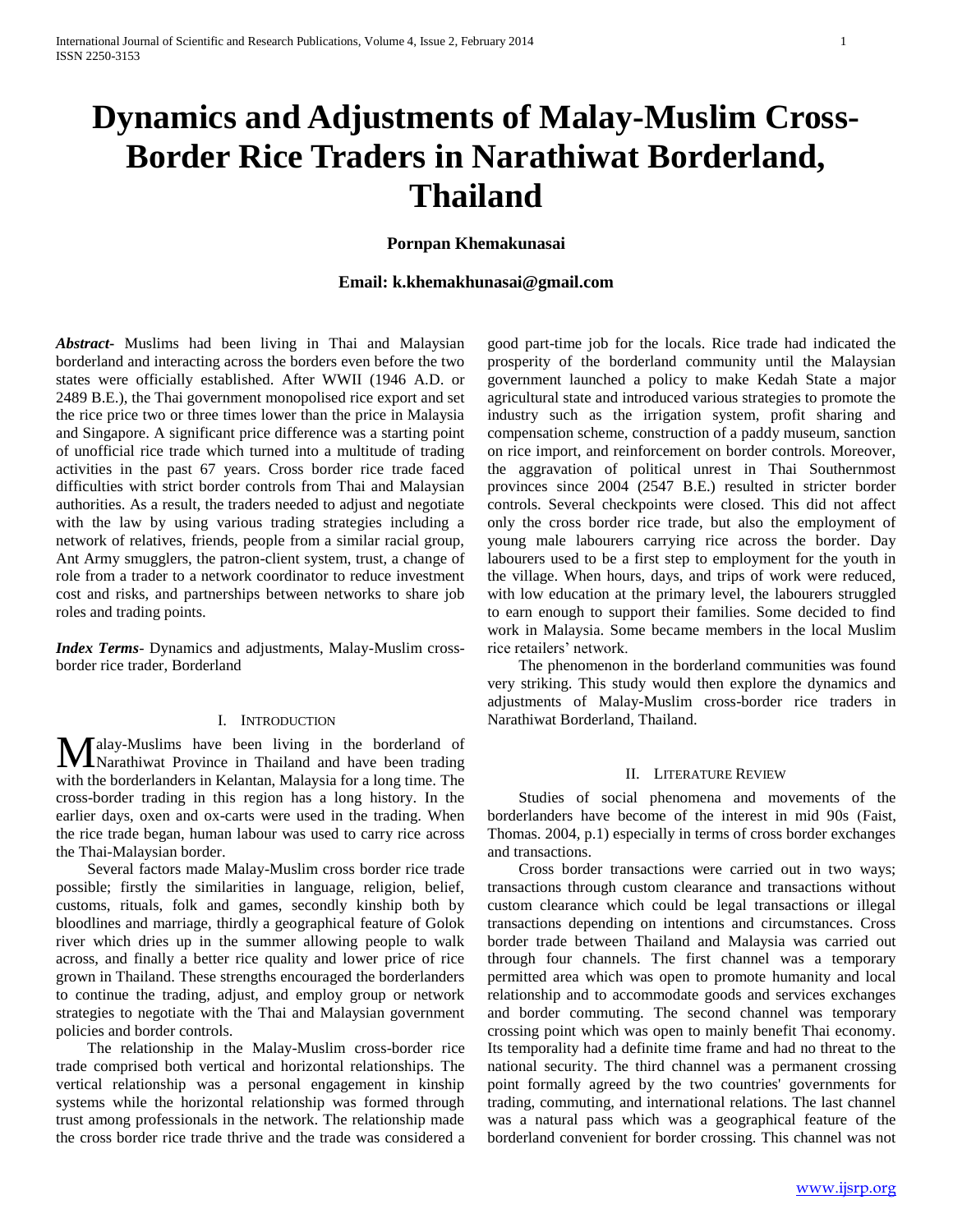officially permitted by the two states and was used as a point for illegal transactions (Jittima Kuptanon. 2005, p.1-3). It was noticed that the border points between Thailand and Malaysia had been used for migration, communication, trade, resource exchanges, and labour exchanges for a very long time.

 It was found that illegally exported goods at Naratiwat borderland were rice, fresh fruits, clothing, and plastic and aluminum products. The smuggling routes were the Golok river route along Amphor Waeng, Amphor Su-Ngai Golok, and Amphor Tak Bai, the automobile route, and the train route by Ant Army group (smugglers*)*. The illegal trading was difficult to intercept by the officials for many reasons. Firstly, it was due to a unique geographical feature of a river which allowed people to commute to each other by boat. Secondly, it was due to family and kinship systems of the people in the borderland. People had been trading for a long time and smuggling was seen to be an honest profession to earn a living. Suppression of the activities would affect the lives of so many villagers, most of whom were Muslim. Thirdly, there were an insufficient number of officials to patrol. Lastly, every day there were seven train journeys across the border and the smugglers could spread across different trains waiting to get on the train near the departure time or using different stations (Chapa Chittpratoom. 1997, p. 68–86 and Ati Kusagayavong. 2001, p 58, 76,145).

 The studies of cross border trading in other regions of Thailand such as the Thai-Lao borderland found that the factors which encouraged unofficial cross border trade were a high rate of import duty, families and kinship systems, networking systems, personal relationships, and trust among the groups. The trade did not only rely on the network and informants, but also on the bribery culture of the officials which included regular fees and one-off convenience fees. The trade could survive with support from some officials who coordinated across the border as well as support from local officials such as a village sheriff. The illegal trades were commonly found at a temporarily permitted area (Prasert Rangkla. 2007, p.14; Bank of Thailand, Northeastern Region Office. 2003, p.87,94; Noppamas Komkum and Sirijit Rattanadara. 1989, p. 124 and Kanjana Chottawon. 2001: p. 48-81).

 It can be summarised that the characteristics of unofficial cross-border trade in Thailand were firstly the use of a network system to transport goods to the destination, secondly negotiation strategies, thirdly trade and duty policies which encouraged illegal trade, fourthly the power of officialdom in the borderland, and finally the exploitation of legal loopholes to accommodate the industry.

#### III. METHODOLOGY

 In the study, data was mainly collected from fieldwork experience by an observation, individual and group interviews, group conversation, and case study stories. 17 subjects of the study were interviewed. The subjects were divided in seven groups; 1) business investors and retailers 2) trade coordinators 3) Ant Army group (smugglers) 4) informants or sources 5) local officialdom 6) community leaders including village sheriff and deputy sheriff 7) Imams (Islamic worship leaders)

 To collect the data, the researcher did a survey in the Thai borderland area which was connected with Kelantan border in Malaysia. The survey was done on foot along Golok riverbank from Amphor Tak Bai, Amphor Su-Ngai Golok, and Amphor Waeng, in Naratiwat Province. From the survey, more than 30 rice trade points, some of which were in a temporary shelter, were found along the 92 kilometre trip. The initial interview from the field trip revealed interesting information about the dynamics and adjustments of Malay-Muslim cross border rice traders.

#### IV. HISTORY OF CROSS-BORDER RICE TRADE IN NARATHIWAT BORDERLAND

 Four Districts in Narathiwat Province namely Amphor Tak Bai, Amphor Su-Ngai Golok, Amphor Waeng, and Amphor Sukirin borders Kota Baheu, Rantau Panjang, and Pasia Mas in Kelatan, Malaysia. The Golok river lies on the border between Thailand and Malaysia. It is 95 kilometre long. The river originates between Amphor Waeng and Amphor Sukirin, then flows through Amphor Su-Ngai Golok and flows into the Gulf of Thailand at Amphor Tak Bai (Border Patrol Police Sub-division 43, 1992: p.11).

 People from both sides of the Golok River had been commuting to each other before Thailand relinquished its claims over Kelantan, Terengganu, Kedah and Perlis to Great Britain in 1909 (2452 B.E.). A.L. Peter Gosling (1981: p. 27-36) documented, "traditional trading activities involved an exchange of natural products from the domestic consumption in the region which were superabundant. The trade was operated by the local traders who were not under constraint of political rules." This was corroborated by an account of an elderly person from Barn Dorn Bay (interviewed on the  $25<sup>th</sup>$  of March 2008) who said that when he was young a Malay barque came up to Kanchanadit (a district in the province Surat Thani) to exchange brass for rice. This indicated that rice had been abundant in the South of Thailand as Suwaphan Sanitwong Na Ayuthaya (1990: p. 11- 148) stated "Rice mills were found throughout the south of Thailand. In 1923 (2466 B.E.), 25% of rice was exported to Singapore and Melayu as it was believed that Thai rice had better quality than rice from Burma, Indonesia, and Vietnam."

During the colonial period in 1917 (2460 B.E.), the Thai government constructed the southern railway line through the Jantulee rainforest to Su-Ngai Golok canal to connect with the Malay railway line (Thaksin Salatan,1983: 51-59). The name "Jatulee" rainforest was named after a type of a very big tree taking two or three grown people holding hands to fully encircle. Jantulee also means "so dense that the noise cannot pass through" ("Knowing Su-Ngai Golok", Dan Tai Journal 18(14); August 2000:42-43). In a local Malay dialect, "Tulee" means deaf, which can also be compared to the density of the forest.

 The railway connection between Thailand and Malaysia affected the coastal trading between Pattani, Kelantan and Terengganu. The construction of the roads along the east coast of Malaysia encouraged goods transportation in automobiles instead of sea trading (A.L. Peter Gosling 1981: p. 27-36) while, in fishing, sailboats were also replaced by motorboats.

 Fifteen years later in 1932 (2475 B.E.), the Thai government established Su-Ngai Golok checkpoint at Su-Ngai Golok train station to facilitate import and export trade services by train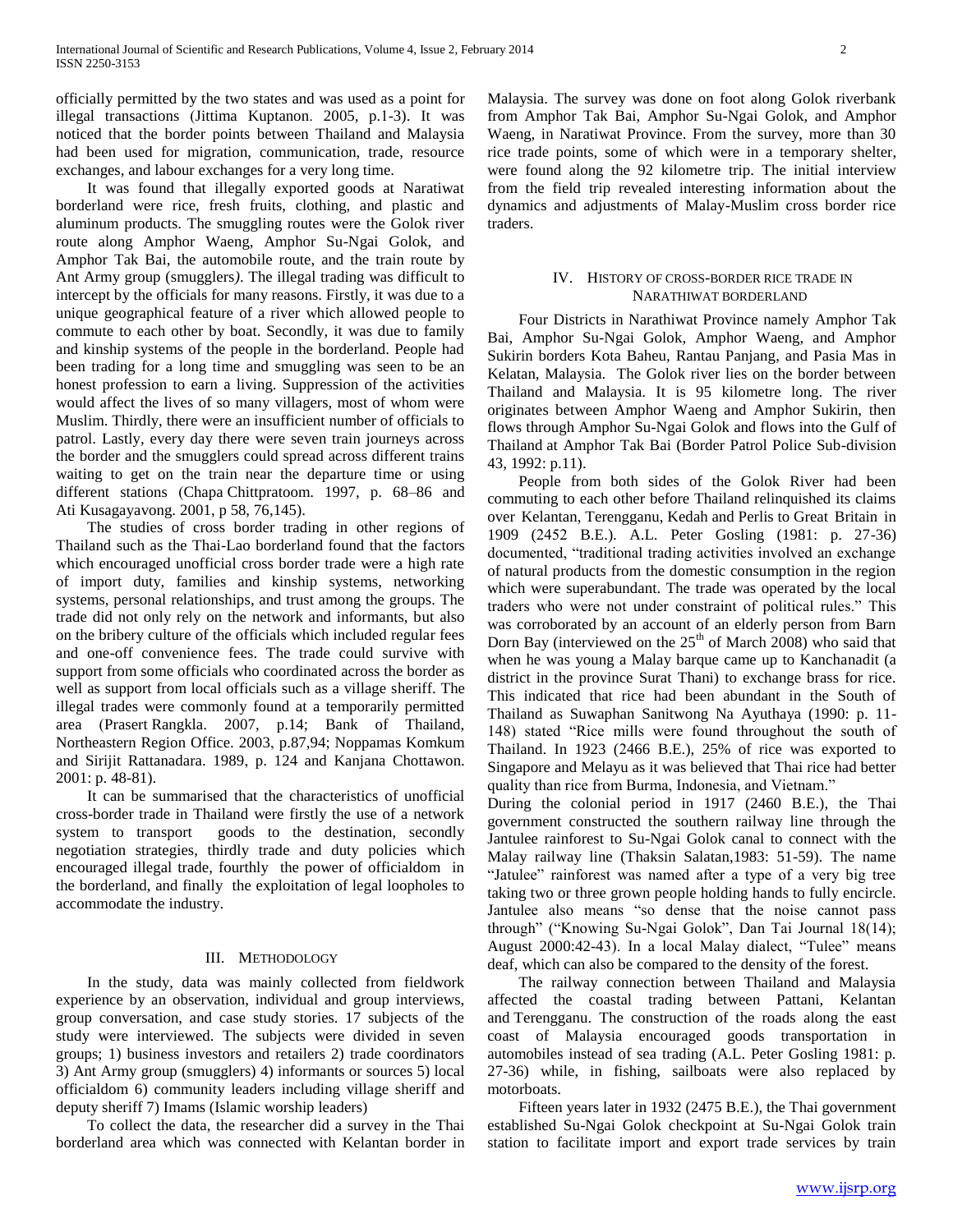between Thailand and Malaysia (Chapa Chittpratoom.1997:68- 86). Su-Ngai Golok was then upgraded as a municipality district in 1940 (2483 B.E.).

 After the declaration of independence in 1957 (2500 B.E.), the Federation of Malaya was formed in 1963 (2506 B.E.) (Patya Saihoo. 1966:37-53). At the time, people could still commute across the border freely. Commodities were traded. Border markets were established to accommodate a larger demand of trades. A former retailer in a border market commented, "My family had been trading rice since I was very young. It started from a very small casual trading. Then more and more buyers came from Malaysia. More people became traders too. It finally became a big market. When the market was closed down in 1997 (2540 B.E.), I stopped the trading." (interviewed on the  $11<sup>th</sup>$  of April 2008).

 In 1965 (2508 B.E.), the Thai and Malaysian governments increased the degree of strictness in border controls by using the existing legislation and through the cross-border agreements. The first agreement which was signed in 1965 (2508 B.E.) (Dollaya Tiantong, 22 (1); 2001:32-42) focused on six areas as follows; 1) the controls of smuggling and fishing 2) the controls of movements of citizens 3) cooperation in national security through training, information exchange, visits of state leaders, and military collaboration 4) social and economic development 5) joint development plan for the overlapping claims over the land 6) joint support for hardship and disaster. The border control policy focused on national security while the cooperative borderland development policy was designed to support macro trading and export.

 When trading and tourism in border districts had grown, the Thai and Malaysian governments had an agreement to construct Su-Ngai Golok bridge, a road bridge crossing Golok river, allowing people from both countries to commute to each other (Chapa Chittpratoom.1997:68-86).

 30 years later in 2008 (2551 B.E.), another bridge crossing Golok river was built connecting Buketa village in Waeng District, Narathiwat Province, Thailand with Bukit Bunga town in Kelantan, Malaysia. However, a lot of people still used unofficial crossing points to commute to each other. The borderland played a bigger role than being a boundary of the nation. It was a cultural space for the locals.

 Although several official crossing points were established, local Malay-Muslim rice traders always sought for alternative routes along the Golok river to continuously affiliate with the cross-border trade networks.

# V. DYNAMICS AND ADJUSTMENTS OF MALAY-MUSLIM CROSS BORDER RICE TRADERS IN NARATHIWAT BORDERLAND, THAILAND

 In the past 67 years, the Malay-Muslim unofficial rice traders in the borderland of Narathiwat province have been negotiated with the changes of border controls policies. The dynamics and adjustments are divided into five eras.

# **1. State rice trade monopoly and the beginning of unofficial rice trade (1946 – 1971 approx.)**

 After WWII in 1946 (2489 B.E.), Thailand was forced to pay the war reparations to Britain with 1.5 tons of rice. To make such a great payment, the Thai government had to monopolise rice trade and had full control over rice export to be able to buy rice from its domestic market at low price (Narong Phetprasert et al., 2005: 14-15). The government only allowed Khlong Toei Port to be the only export point in the country. This encouraged people to hoard rice and smuggle it across the border.

The rice trade administration was centralised in Bangkok with committee members to authorise rice trade activities. Thai rice mills' society, Rice traders' society, and Rice exporter' society were set up. The government regulated rice control and rice movement law. The regulations made it impossible for the rice producers (the mills) and the rice traders (exporters) to make profits. Therefore, an underground trade was set up during and after the war. Smuggling activities were introduced such as smuggling by sea to Singapore (Chawalit Angwittayatorn, 2001: 190-191). A lot of rice smuggling activities from Thailand to Malaysia spread throughout the borderline.

 Rice traders started to establish their trading networks. The Ant Army group employed every strategy to negotiate with the government policy to prohibit unauthorised traders to export rice. Two routes were used to conduct unofficial cross-border rice trade; the train route from Su-Ngai Golok to Pasir Mas in Kelantan, and the train route from Bang Nara River, Tak Bai River, and Golok River to the Gulf of Thailand and Singapore as a final destination. Several factors contributed to the rice smuggling.

 Firstly, the rice monopoly and control in 1946 (2489 B.E.) resulted in low rice price in the domestic market while the rice price in other countries was about £40 higher. In Malaysia rice was sold at £200-500 per ton while in Thailand the government bought rice from the farmers at £13-15 per ton (Narong Phetprasert et al., 2005: 15). The high rice price in Malaysia tempted the traders in Thailand to hoard and smuggle rice to Malaysia. This unofficial cross-border activity required speed and a lot of labour. A new profession called Ant Army was introduced (*the word Ant Army was used by police officers to call young people in the village who got together to work as a labourer smuggling rice for the cross border rice trade network. Each Ant Army group consisted of approximately 8 people. The group usually had its own group name*).

 Secondly, after the rice smuggling activities especially in Narathiwat had grown, in 1949 (2492 B.E.) there was rice shortage in the Thai domestic market. The rice price in the country increased. The official retail price was 220 Baht per sack with 40 Baht delivery charge or 50 Baht in the monsoon season. However, most retailers would hoard some rice to sell through the backdoor at 600-800 Baht per sack (Voramai Kabilsingh, 2005: 45, 69, 73)

 Therefore, the government introduced a new policy to revoke the export control and to use the premium duty system. In the premium duty system, if the export amount of rice was high, the duty rate would be high and if the export amount was less, the duty rate would also be less (Narong Phetprasert et al., 2005: 16). The premium duty system was intended to make the domestic rice price independent from the global market and make the price in the country remain relatively low. (Somboon Siriprachai, 1988: 61 – 97). However, the new policy stimulated a higher volume of rice smuggling activities at the southern border of Thailand because the traders could avoid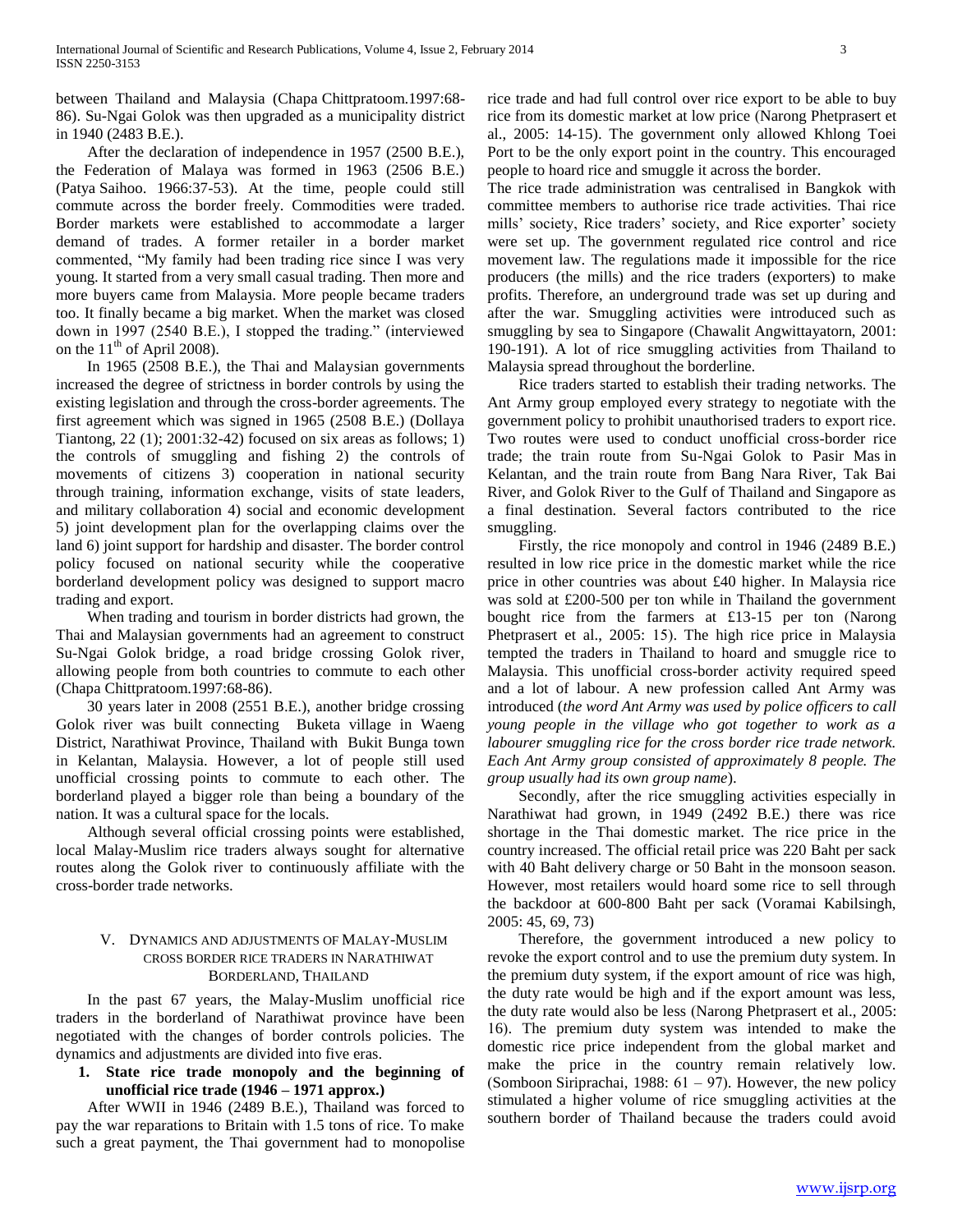paying high duty rate and could gain more profits from the unofficial price.

 Thirdly, Malay-Muslims living in the southern borderland had been doing rice farming as a profession while in Malaysia rice was only farmed in [Terengganu,](http://en.wikipedia.org/wiki/Terengganu) Kelantan, Perak, [Kedah,](http://en.wikipedia.org/wiki/Kedah)  and [Perlis.](http://en.wikipedia.org/wiki/Perlis) Malaysia had always been importing rice from Thailand. Therefore, when the Thai government monopolised the rice export, the demand of rice consumption in Malaysia was then higher resulting in an increase of rice price in Malaysia. The demand in Malaysia encouraged the growth of smuggling activities. Plenty of traders were found in the border towns. Ant Army workers were plenty as well.

 With the cross-border rice smuggling and rice shortage problem, the Thai government was compelled to introduce a stricter export control rules. In 1966 (2509 B.E.), the Ministry of Economics issued an announcement (no.7) to prohibit the export of rice seeds, brown rice, white rice, glutinous rice, broken rice, rice bran, or any rice products from the Kingdom of Thailand.

 After rice export was prohibited, the seaports and fishing ports in Narathiwat were full of illegal activities. The smuggling was even done by using a raft. Some elderly people who lived near the seaports said, "Bang Nara River at night time was shaken by the boats carrying rice to Malaysia. The traffic was heavy from the sunset to the sunrise. The trade brought the local traders and officialdom a lot of wealth. (An interview with the mayor of Narathiwat Municipality and some elderly people, conducted between the  $17<sup>th</sup>$  -19<sup>th</sup> of July 2008).

While the smuggling activities were thriving, to combat with the smuggling, the strict controls at Su Ngai Golok checkpoint and Su Ngai Padi checkpoint were reinforced. For sea control, the government's enactment in 1979 (2522 B.E.) allowed the navy to have a power of arrest. The control measures, however, could not stop the Ant Army groups who operated throughout the borderland.

# **2. The boom of cross border rice trade (between 1972 and 1975 (2515-2518 B.E.))**

 Between 1972 and 1975, the rice price in Malaysian market was three times higher than in Thailand. Chinese traders relocated their warehouses to the area close to the border and bought rice from retail traders with a proposition of doubled profits. When the Ant Army group bought the rice at 350 Baht per sack and sold it to the Chinese trader, they would be paid at 700 Baht per sack (one sack contained 100 kilogram of rice). If a kilogram of rice was bought at 8-9 Baht, the Chinese trader would double the price. When the rice was successfully smuggled to Malaysia, the price per kilogram would be 20 Baht. However, if it was caught, all the investment would vanish.

 The rice retailer tended to use a motorcycle to smuggle rice at night time. The headlight would be turned off. A minor route in the district would be used to avoid the police patrol. Rice would be transported to a village near the train station. Then the Ant Army would use the train to carry rice to Su Ngai Golok station. Some Ant Army groups handed over the rice at the train carriage. Some delivered it at Golok riverbank while some continued on the boat to Malaysia. The profit would be greater if the delivery was closer to the buyer, yet the risk was greater too. Some of the smugglers were intercepted in the middle of Golok river.

 The rice trade network consisted of Buddhist Thais, Chinese Thais, and Muslim Thais. The trading ranged from a retailer selling only 20 kilograms of rice to selling 2-4 sacks using a motorcycle or a truck to transport. At least two deliveries were done every night. If the delivery was done by a truck, it was likely that a bribe was given the police officers to secure the delivery. A retailer with a small delivery tended to take more risks because they did not pay a bribe. The rice was secure once it was in the Chinese trader's store. It was known that the police officers would leave it alone.

 During this time, even primary or secondary students seriously got involved in rice trade because they potentially earned about 1000 Baht a day. A lot of rubber tappers, food sellers, and even government employers became full time rice traders. Some did it as a second career after a day job. It was said the cash flow in the village was very good.

# **3. The end of automobile routes and the beginning of the train routes for the Ant Army (between1977- 1996 (2520-2539 B.E.))**

 The smuggling through automobile routes started to be less popular in 1977 (2520 B.E.) while the train routes through Yala and Su-Ngai Golok became very vibrant. A high rank government official revealed, "Rice traders consisted of government employees, retailers, villagers, and young people. They were called the Ant Army. Rice was transported across the border every day. The government officials were the key players to facilitate the delivery. For the smuggling through the river routes, a Kolek fishing boat was used to transport the rice with a payment of 30 Baht per sack. The seaports were divided into zones controlled by custom officers or police officers who shared profits from the traders. The automobile routes were operated with complex code system by using cards with different pictures on for example a fish card or a monkey card. Motorcycles were used in the delivery to take over some parts of the journey to avoid the search at the checkpoints. When the rice was handed to the first trader, the first trader would hand it to the second trader to transport to an agent at the border who packed the rice in small bags for the Ant Army to carry them across the border by train. On the train, the Ant Army had to find a place to hide the bags. They might have to pay the train conductors for an exclusive hiding place for example 300 Baht for a toilet space. Pattani Province does not border any town in Malaysia so it was used as a temporary storage. Rice from Narathiwat was transported back to Saiburi District in Pattani to keep the activity a low profile before arranging a delivery across the border. While the patrol was strict in Narathiwat, the rules were lax in Yala. The Balor train station in Yala, which is close to Rueso District in Narathiwat was a popular rice distribution point for the traders. When rice was sold in the Thai domestic market at 400-500 Baht a sack and it could be sold at 1200 Baht a sack in Malaysia, even with some overhead expenses the profit was still immense. The free market was unlikely to happen when the rice price difference in the two neighbouring countries was high" (Seni Madagagul et al. 1974 : p. 5-12).

 Cross-border rice trade activities through the train routes including carrying, hiding, and moving around were exciting, frightening, and chaotic. During the year 1975- 1981 (2518-2524 B.E.), the Ant Army was fully operated. Rice could be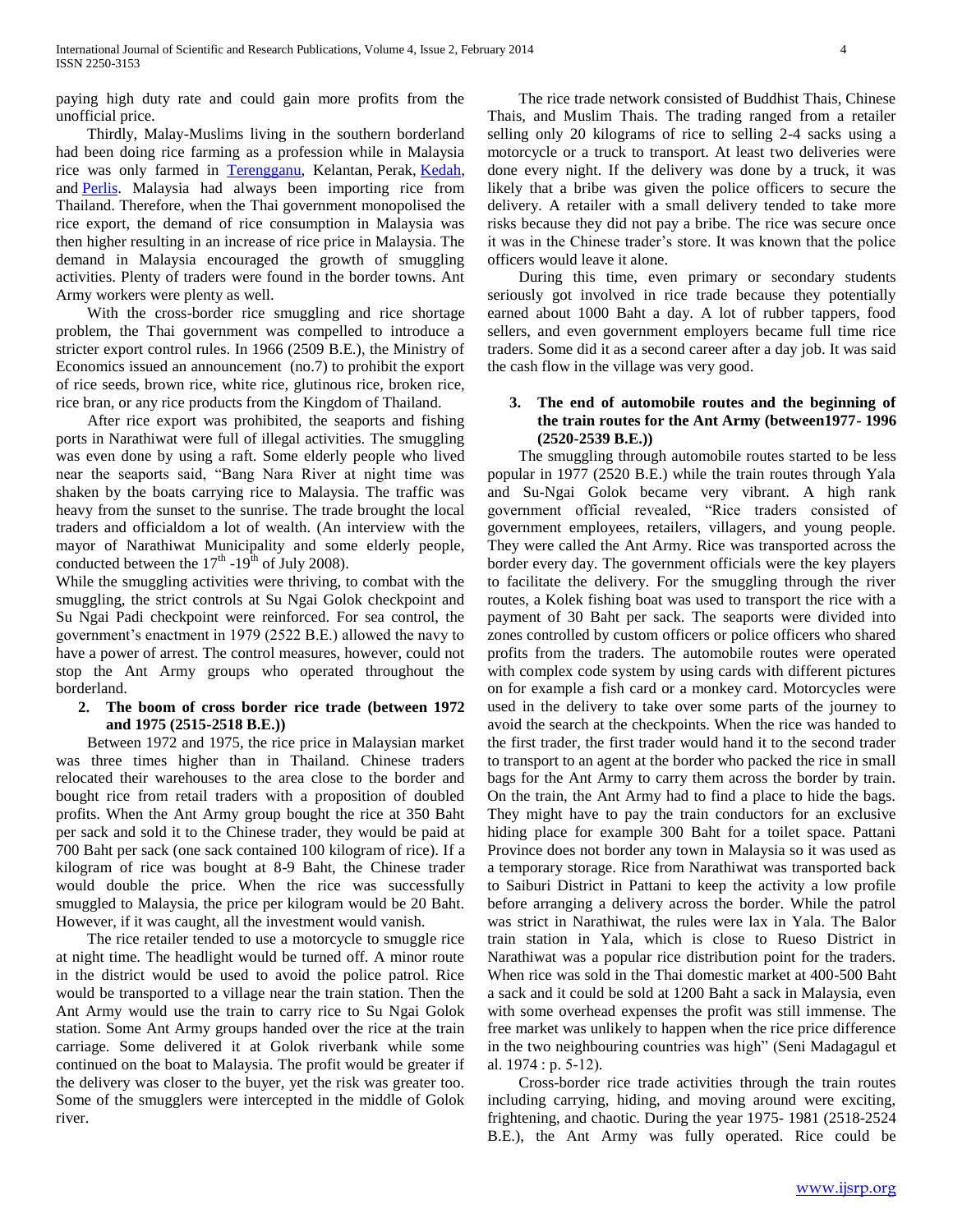transported on the train in a very short time before the train left the station. Any possible hiding places on the train such as the toilet, the roof, and under the train were fully used. Most of the Ant Army workers were teenagers who took great risks every day holding on the train and being searched by the officials. The Ant Army workers employed several tactics to avoid the search. Some tied the rice sacks under the train with a tin of acid which could harm the officials to put them off searching under the train. Female smugglers employed different tactics to the male counterparts. Some tied the rice bags to the abdomen to make them look pregnant. Some wore a sarong, put the rice bag in the sarong, and sat on it through the train journey. The train police officers tended to ignore them although once in a while the officers might pull them off the seat to tease them. The tease and the scream made the local train journey colourful.

An former rice retailer (interviewed on the  $19<sup>th</sup>$  of June 2009) shared his train smuggling experience during the year 1975- 1984 (2518-2527). Living in Su Ngai Golok, he got up early in the morning to take the train from Su Ngai Golok station. More than 30 Ant Army workers spread out on different carriages. When the train arrived at Yala station, the Ant Army workers went to buy rice from a Chinese trader who was generally called "Tee". Each of them bought 2-3 sacks of rice at 800 Baht a sack. The rice would be delivered to the train station by the Chinese trader's employees. The Ant Army hid the rice on the train and transported it back to Su Ngai Golok. On the train, they pretended not to know each other and made sure they did not look suspicious. When they arrived at Su Ngai Golok station, the youngsters would carry the rice to the Chinese trader's warehouse. The youngsters were paid 40 Baht a sack. Most of Chinese traders were female. They were generally called "Jay". When the rice was stored in Jay's warehouse, it was secure. Jay would then contact the trader in Malaysia. Each Chinese trader in Thailand would have their own Malaysian contact and they would not poach other traders' contacts. In Malaysia there was no search point. If the smugglers could deliver the rice across the Thai border, the mission was accomplished and definitely yielded profits.

 The Ant Army continued to use the train routes to operate cross-border rice trade. In 1983 (2526 B.E.), Thaksin Salatan (1983:51-59) explained that "commodities were regularly smuggled in Su Ngai Golok. Some were packed in small bags and transported by the Ant Army. The commodities were delivered to Malaysian traders who waited at the train station before it reached the final destination at Su Ngai Golok. Both adults and youngsters carried bags of rice from Yala or Tanyongmat. Sometimes, the Ant Army workers had to run away as they were about to be intercepted by the police. Along the Golok river, which is a boundary between Thailand and Malaysia, there were several small docks used to transport commodities from Thailand to Malaysia. In Su Ngai Golok municipality there were more than 10 docks. An auction for dock operation took place. The auction advantage usually went to an owner of the land on the riverbank. Dock operation guaranteed wealth for the owner.

 For smuggling activities around Bang Nara river in Narathiwat, after the Royal Irrigation Department built a small dam in 1988 (2531 B.E.), people were no longer able to commute by the river. This ended the Bang Nara river route for rice smugglers.

 After having monopolised the rice market for 30 years, in 1986 (2529 B.E.) the government decided to allow free market competition in rice industry (Ammar Siamwalla and Direk Patamasiriwat, 1989: 139-154). In 1991 (2534 B.E.) the Ministry of Commerce's regulation (no.1) on rice export allowed private rice traders to export rice. This made train smuggling become less popular and the Ant Army workers decided to adjust their smuggling strategies or look for another job.

# **4. The Renaissance of the locals when the rice "store" is on the borderline (early 1997-2003 (2540 -2546 B.E.))**

 In Early 1997 (2540 B.E.), the Malay-Muslims completely changed their cross border rice trade strategy. As the transportation in the country was more convenient, Thai rice traders put their "stores" (the term the local used to call a warehouse) on the borderline of Golok river and once the Malaysian investor gave a signal, the rice could be transported across the river immediately. This kind of smuggling was successful because the local Muslim smugglers shared the same ethnic and cultural identities with the Malaysian traders. There were a lot of Malay-Muslim traders along the border towns. They were members of big Chinese investors. One of the big investors revealed, "I had two big warehouses. I started the business in 1997. I stored my own rice and rice from other investors too. I had two 6WD trucks to transport rice to my network. I had 20 Muslim traders in my network. (interviewed on the  $8<sup>th</sup>$  of May 2009)

 Using a store or a warehouse was a type of rice trade aiming to transport rice to Malaysia or to Singapore via Malaysia. Each rice sack contained 100 kilograms of rice. An former investor explained, "A "store" trade was operated in two ways; a trader collected the rice and made the delivery before coming back to make a payment or a big investor hired a network coordinator to deal with the Muslim traders. The network coordinator did not need a lot of budget. It was important to pay the traders and to build trust between the investors from the two countries. Other trade agreements would be carried about among the investors." (interviewed on the  $19<sup>th</sup>$  of October 2010).

 A Muslim trader who had a store in a village on Golok riverbank informed, "The cross border trade was the most prosperous during 2000-2001. Every night, 1000 sacks of rice were transported to Malaysia. The border patrol on the Malaysian border was not as strict as it is now." (interviewed on the  $27<sup>th</sup>$  of April 2009).

 A Muslim trader had about eight Ant Army workers in his team. Each operation required different numbers of teams to do the job according to an amount of rice transported in each journey. Some investors might need 10 teams or nearly 100 Ant Army workers to transport the commodities. An Ant Army worker explained about the operation, "I was the team leader. I had seven people in my team. We transported goods at night time or at dawn. We collected the goods from the warehouse, put them on the truck, and then moved them onto the boat. When the boat was docked on the Malaysian riverbank, we moved the goods and put them on the truck. We were paid 25 Baht per a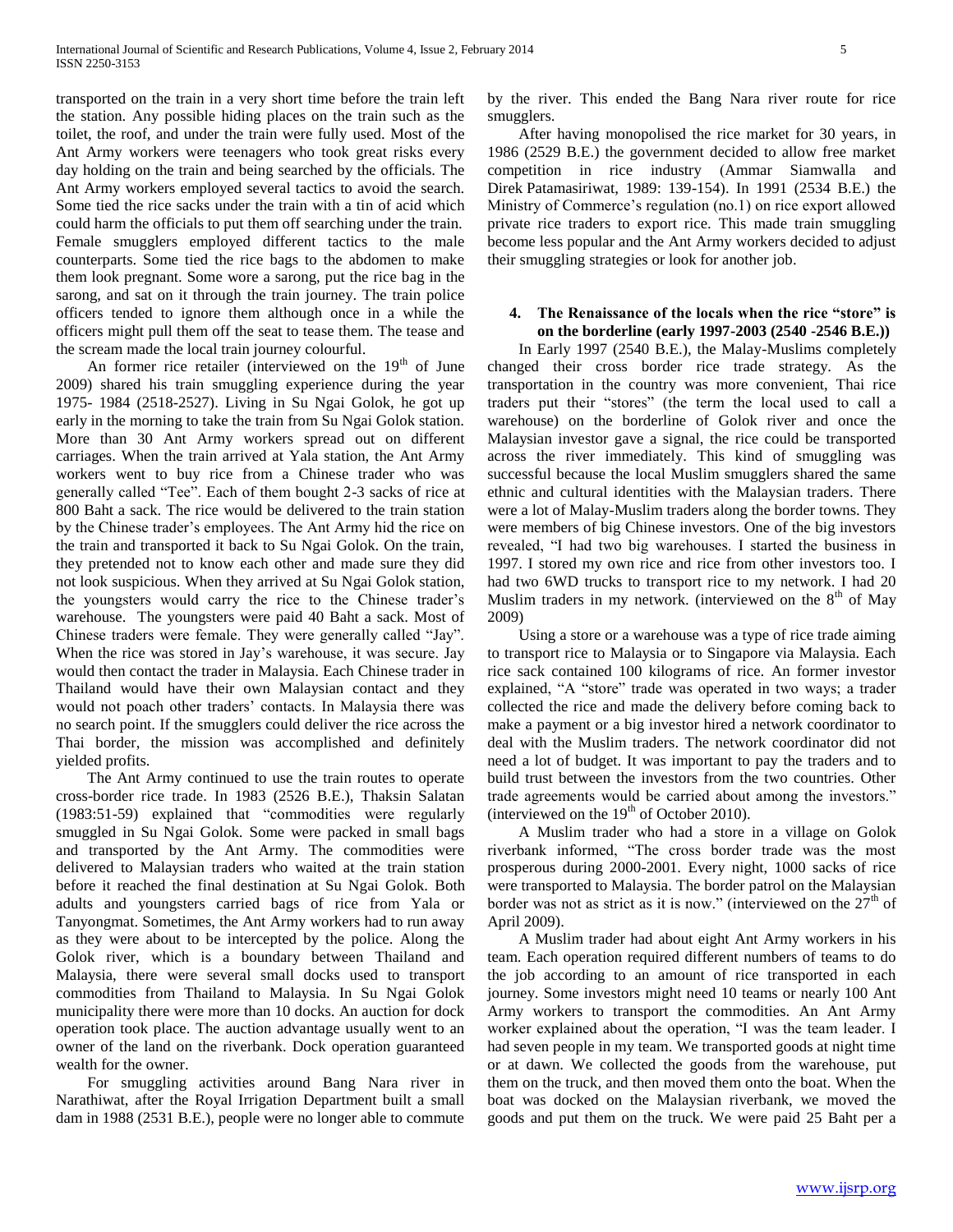sack of 50 kilograms. If it was a 100 kilogram sack, we got 50 Baht." (interviewed on the  $2<sup>nd</sup>$  of May 2009)

 In 2001 (2544 B.E.), Thai and Malaysian governments developed their border agreement to solve border problems, one of which about the goods smuggling activities (Dollaya Tiantong. 2001, p. 32-44). The agreement did not affect the "store" operation much. There were still several warehouses on Golok riverbank. A Malay-Muslim investor mentioned, "I had a rice store on the riverbank like other people in the same profession because it was convenient to transport goods to Malaysia. The Malaysian investor's workers would take the goods from the Malaysian riverbank and put them on the truck. Another team would take over the operation and sent them to Singapore. (interviewed on the  $2<sup>nd</sup>$  of March 2009)

# **5. The era of cross border rice trade difficulties (2004 (2547 B.E.) -present)**

 Due to the political unrest in the southernmost provinces since 2004 (2547 B.E.), the Thai and Malaysian governments demanded stricter border controls. The Malaysian government provided more officials to the border checkpoints. Border patrol police and soldiers worked with custom officers to increase the patrol along Golok river. An Ant Army explained, "The border patrol along the Malaysian border is more frequent. It is much more difficult to transport rice across the river. At the same time, because of the political unrest, there are more soldiers in the village. The villagers were told by the soldiers not to keep stores near the riverbank. The stores had to be demolished and the rice was moved to store in the villagers 'houses instead. The villagers who agreed to store the rice for the investors would receive a fee at two Baht per sack." (interviewed on the  $2<sup>nd</sup>$  of March 2009) Malay-Muslim traders had to adjust their trade strategies under

the change of border policies from the two states. While the Thai government encouraged free market competition, the Malaysian government demanded stricter controls over rice trade.

 Unofficial rice trade during 1997- 2007 survived all difficulties with the border controls by adjusting their business strategies into two aspects.

 Firstly, the trade took place at an unofficial market. The market was only known among the locals. The rice retailers in the market were the former investors selling rice to customers from Malaysia. The amount of sale increased on the market day. A rice retailer said, "Thai customers do not have the same purchasing power like the Malaysians. With Malaysian customers, we can sell 10 sacks of rice a day or about 1000 kilogram a day. My shop assistants are my relatives. They help pack the rice into bags, some of which have a Malay label on while some have a Thai label on. We sell white rice, glutinous rice, and black glutinous rice."

 An observation revealed that there were a few rice shops in every village along Golok river with the boundary to Malaysia. Rice sold in the shop was sent from an investor in Su Ngai Golok or Tak Bai. A shop owner explained, "We charge a Malaysian customer for a delivery to boat at the rate of 10 Baht per 25 kilograms. The customers from Malaysia cross the river by boat to buy rice and other types of goods all day. On Friday, the shop is busy. We may have 2-3 thousands customers. The boat taxi is operated by the riverbank landowner. The taxi fare is 20 Baht per trip. Shop owners have to pay a monthly bribe to the Thai officials. If the delivery has to go through the checkpoint, the

convenience fee must be paid. (interviewed on the  $1<sup>st</sup>$  of May 2009)

 Secondly, Muslim traders joined the city or the district investor's network in Narathiwat. Facing difficulties with border controls, the networks started to work in partnership to share resources such as labour, information, and technology. Mobile phones were employed to communicate with each other. Ant Army workers tried to find new routes and tactics to avoid being intercepted by the officials.

 Malay-Muslim cross-border rice traders built and expanded their networks across the borderland to transport rice across the border. A Muslim investor explained, "If we have rice in our "store" or in a villager's house, we need to distribute it to Malaysia as quickly as possible to avoid an increase of expenses and a risk of flooding. Therefore, if our store in Waeng district cannot distribute the rice in the local area, we will then have to contact our network to distribute the rice in another area. On the other hand, when suitable, other investors from Tak Bai or Su Ngai Golok may want to distribute their rice at Waeng dock as well. (interviewed on the  $31<sup>st</sup>$  of August 2010)

 An Ant Army worker also shared his experience, "We have to get up early and get together to do the delivery. There are 15 people in the group. The employer (investor) uses the telephone communication to call for an assembly. The time of assembly cannot be informed in advance depending on when it is safe to do the delivery. If there is a Malaysian soldier patrol, the delivery will be called off. The delivery is usually done when the soldiers change shifts. Some soldiers are more flexible than others especially those from different religions. Before the assembly, the investor in Malaysia will be informed of the operation by radio communication. When it is safe, the Ant Army group will start the delivery. All will get on the truck and get off at the store. The workers help putting rice on the truck and travel to the dock. A boat is used to transport rice across the river. Once rice arrives at the Malaysian border, the Malaysian workers will take over the operation. (interviewed on the  $18<sup>th</sup>$  of October 2010)

 Another Ant Army worker reflected on the difficulties of the cross-border rice trade, "After there was the political unrest in the south of Thailand, there was a lot of tension in the borderland especially in Narathiwat. Everything is stricter and more difficult. The cross-border rice trade must be well-prepared. The network prepares a pickup truck and at least two boats because time is limited. When the source informs that the soldiers are coming, it means they are only 6-7 kilometres far from the operation. The operation must be called off. The rice has to be transported back. (interviewed on the  $20<sup>th</sup>$  of October 2010)

 As the cross-border rice trade has become a bigger network, the Muslim traders feel they are not in the position to quit because it will affect the operation of the whole network. A trader revealed, "I have thought about quitting so many times because of the long waiting time to make a delivery. I am not an investor and I am paid only on commission. There is always a risk of making a loss even for the investors themselves. However, I have no choice. It is a network. If I stop, it will affect other parts of the network." (interviewed on the 19 of December 2010)